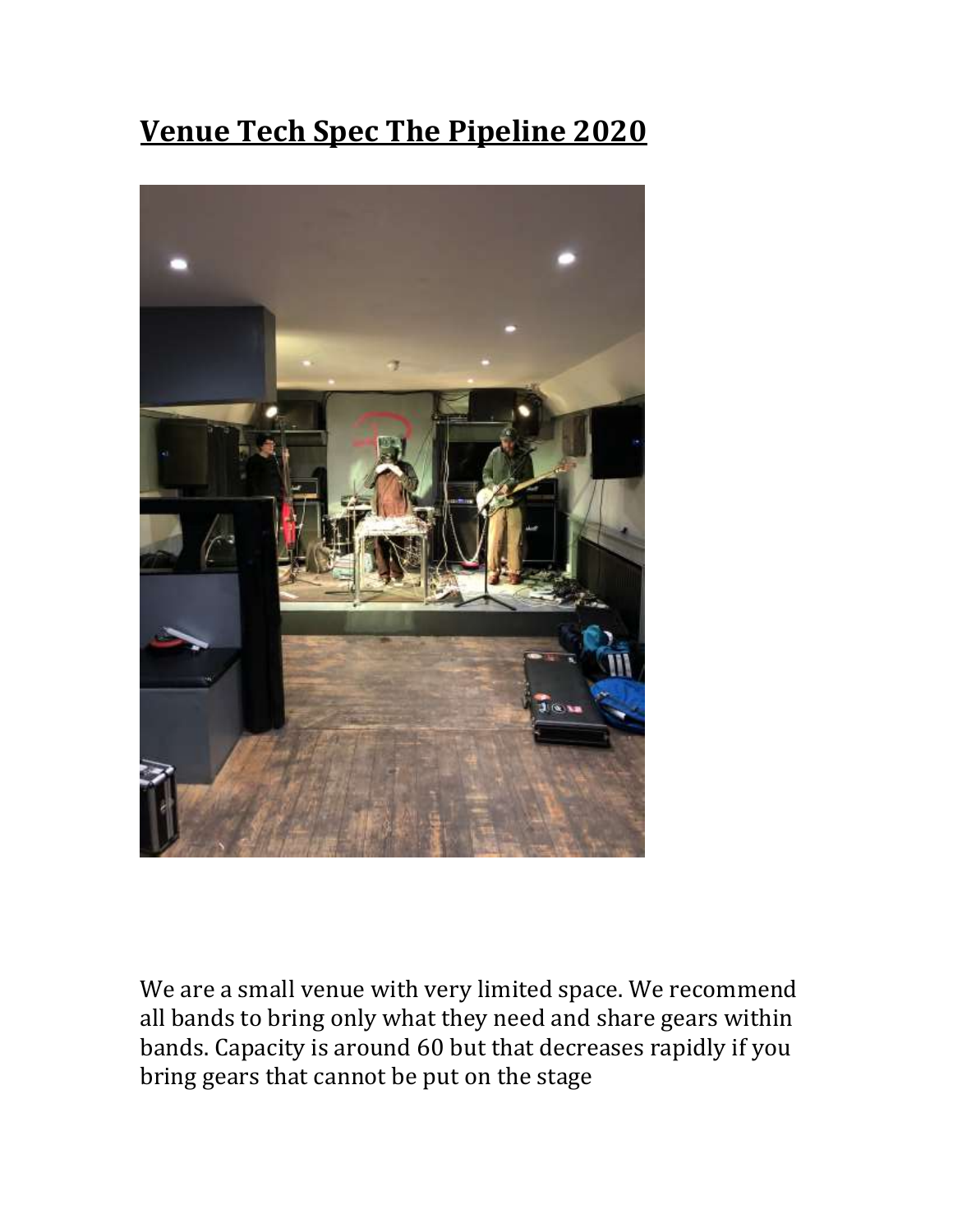We got 4 QSC KLA-12 active speakers, 8 mics (SM58 and SM57) with stands, Yamaha TF1 Digital sound desk, 2 Mackie SRM450 monitors (usually not needed unless you got special needs).

We do not have an in-house sound tech. It is a very small room but if you need one you can bring or we can try to find one for you (at your expense, of course)

Load in from 6pm and sound check from 7pm. Curfew for live music is 11pm. Last order in the bar is midnight on weekdays and 1am on Fridays and Saturdays.

### **Backline**

- 1. Marshall JCM800 with 4by12 Cab (brand new)
- 2. Marshall JCM800 with 4by12 Cab (brand new)
- 3. Ampeg PF-500 Portaflex bass head with Ampeg SVT-410HLF bassbox - 4x 10" (brand new)
- 4. Drum kit Mapex Birch with stands (brand new TAMA stands), stool

*Bring breakables: -Cymbal stand felts -Drum clutch -Kick pedal -Snare -Cymbals -Any additional cymbal stands you may require*

5. Keyboard stand

## **PA**